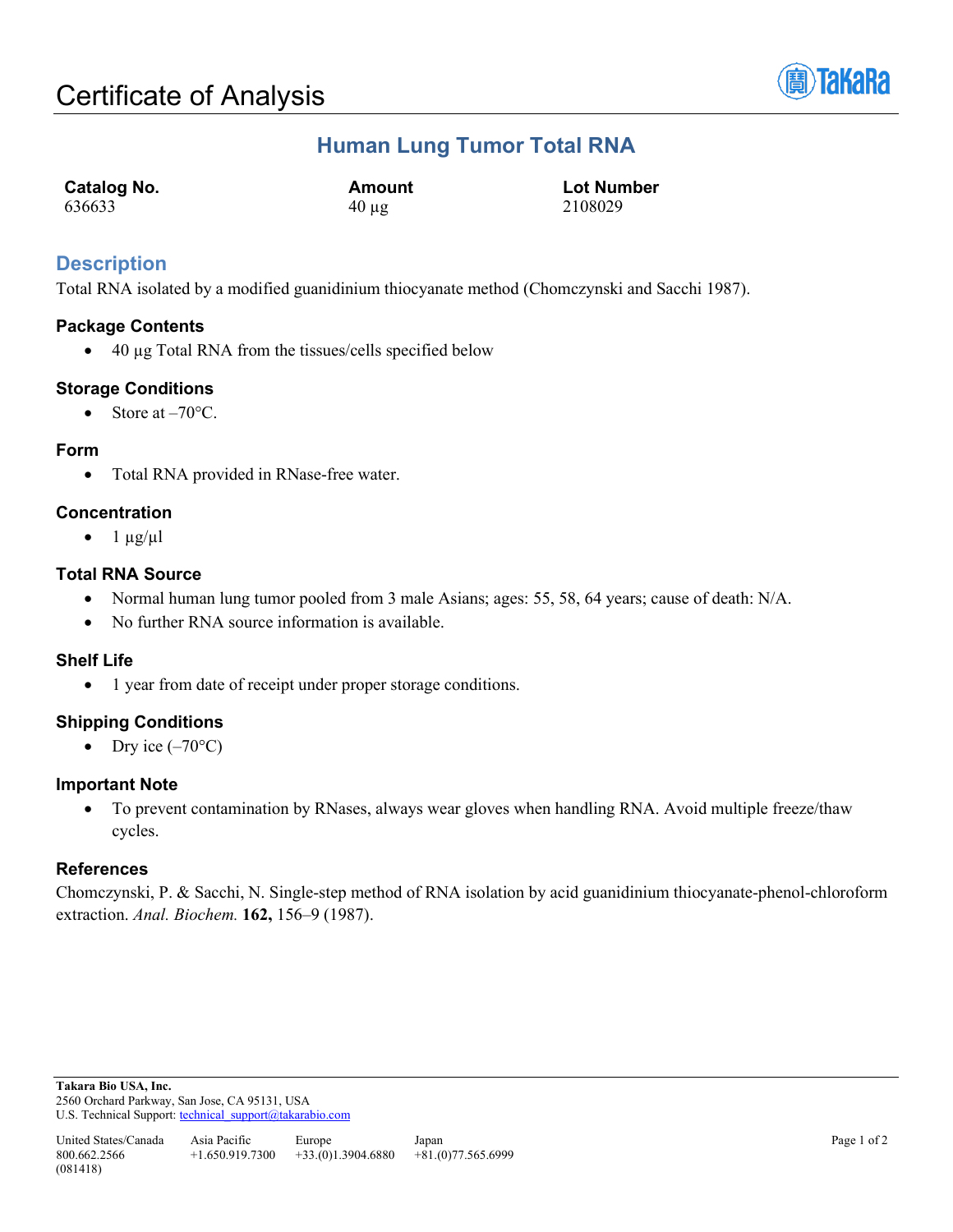# Certificate of Analysis Cat. No. 636633

## **Quality Control Data**

This lot of total RNA was analyzed by capillary electrophoresis (CE) using an Agilent 2100 Bioanalyzer. The actual electropherogram trace for this RNA is provided below. RNA concentration and purity were evaluated by UV spectrophotometry.

Both the area ratio of the 28S/18S rRNA peaks, and the proportion (relative percentage) of these two peak areas to the total area under the electropherogram provide reliable quantitative estimates of RNA integrity. For both of these criteria, this sample meets or exceeds our standards for high-quality total RNA.



It is certified that this product meets the above specifications, as reviewed and approved by the Quality Department.